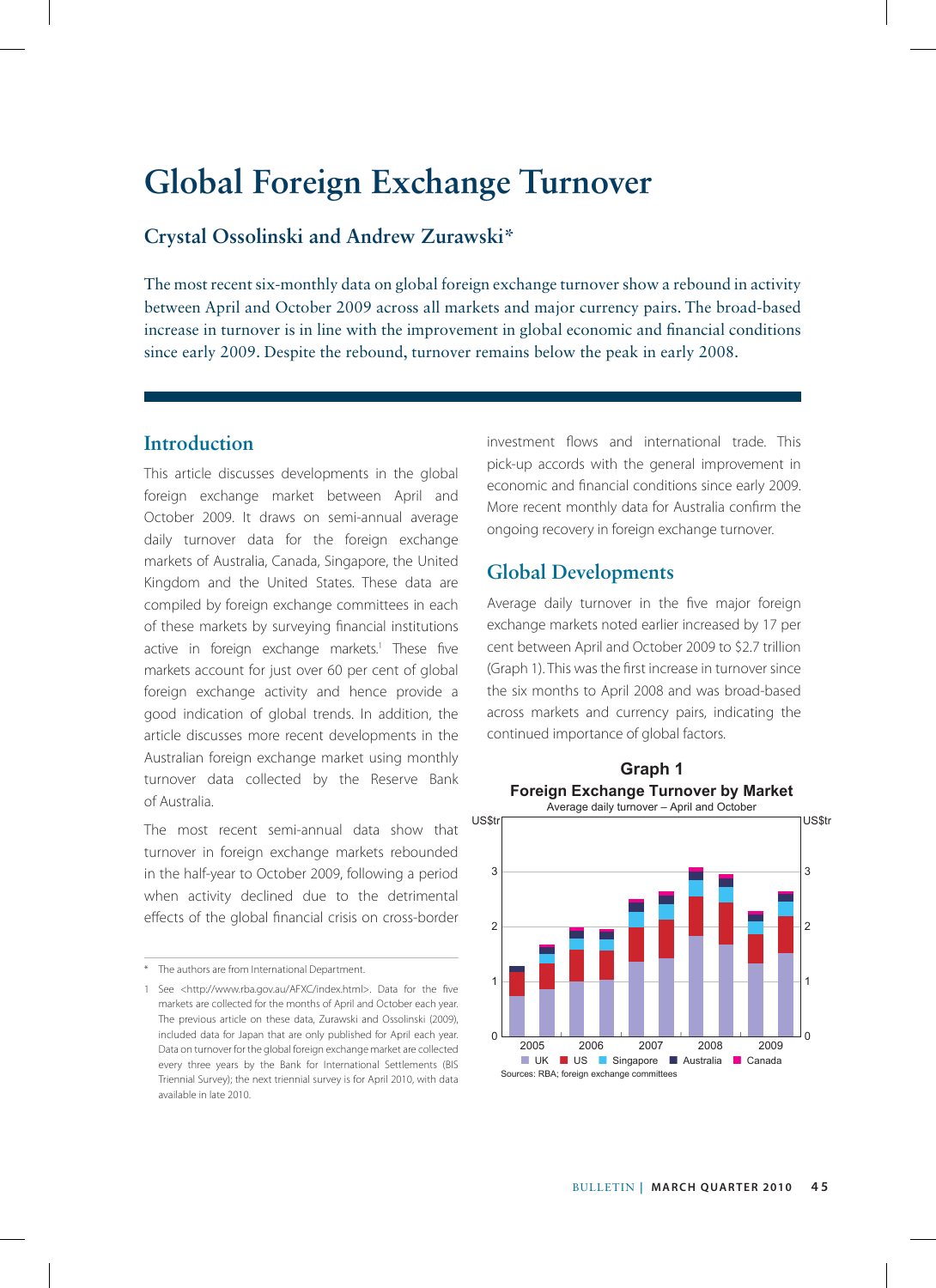#### Global Foreign Exchange turnover



Sources: RBA; foreign exchange committees **Graph 3 Foreign Exchange Turnover by Instrument** Average daily turnover – April and October ■ Derivatives US\$b US\$b ■ Outright forwards



### **Graph 4 Trade and Foreign Exchange Turnover**



Data on turnover for Australia, the United Kingdom and the United States can be separated into transactions occurring in the interbank market and transactions between foreign exchange dealers and their non-bank customers (which include non-bank financial institutions, importers and exporters). The recovery in the non-bank customer market has been somewhat more pronounced than in the interbank market, with turnover increasing by 22 per cent over the six months to October 2009, compared with a 14 per cent increase in the interbank market (Graph 2). The rebound in customer demand follows a proportionately larger fall in this segment during the crisis period.

The pick-up in overall turnover was broad-based across all instruments over the six-month period (Graph 3). The rebound in spot and forwards turnover was particularly sharp. One factor driving the rebound in turnover in these instruments was the recovery in international trade from its crisis-related trough in early 2009. International trade generates demand for spot and forward foreign exchange because, for most transactions, one party must exchange their domestic currency for the invoice currency. This can be undertaken in either the spot market or in the forward market ahead of the invoice payment; the latter also provides a hedge against subsequent exchange rate movements. As a result, growth in turnover in spot and forward foreign exchange has historically been closely linked to developments in gross trade (Graph 4).

Turnover in foreign exchange swaps, cross-currency swaps and options also increased over the period, but, as for spot and forwards, turnover still remains below its peak in 2008. Turnover in options increased particularly strongly (42 per cent), following sharp falls since April 2007 (Graph 5). The increase in turnover of these instruments (and also turnover in spot and forwards) is likely to be linked to renewed cross-border investment activity in 2009, particularly the recovery in debt flows that are typically hedged using swaps. Data from the Bank for International Settlements (BIS) indicate that cross-border lending

## **Graph 2**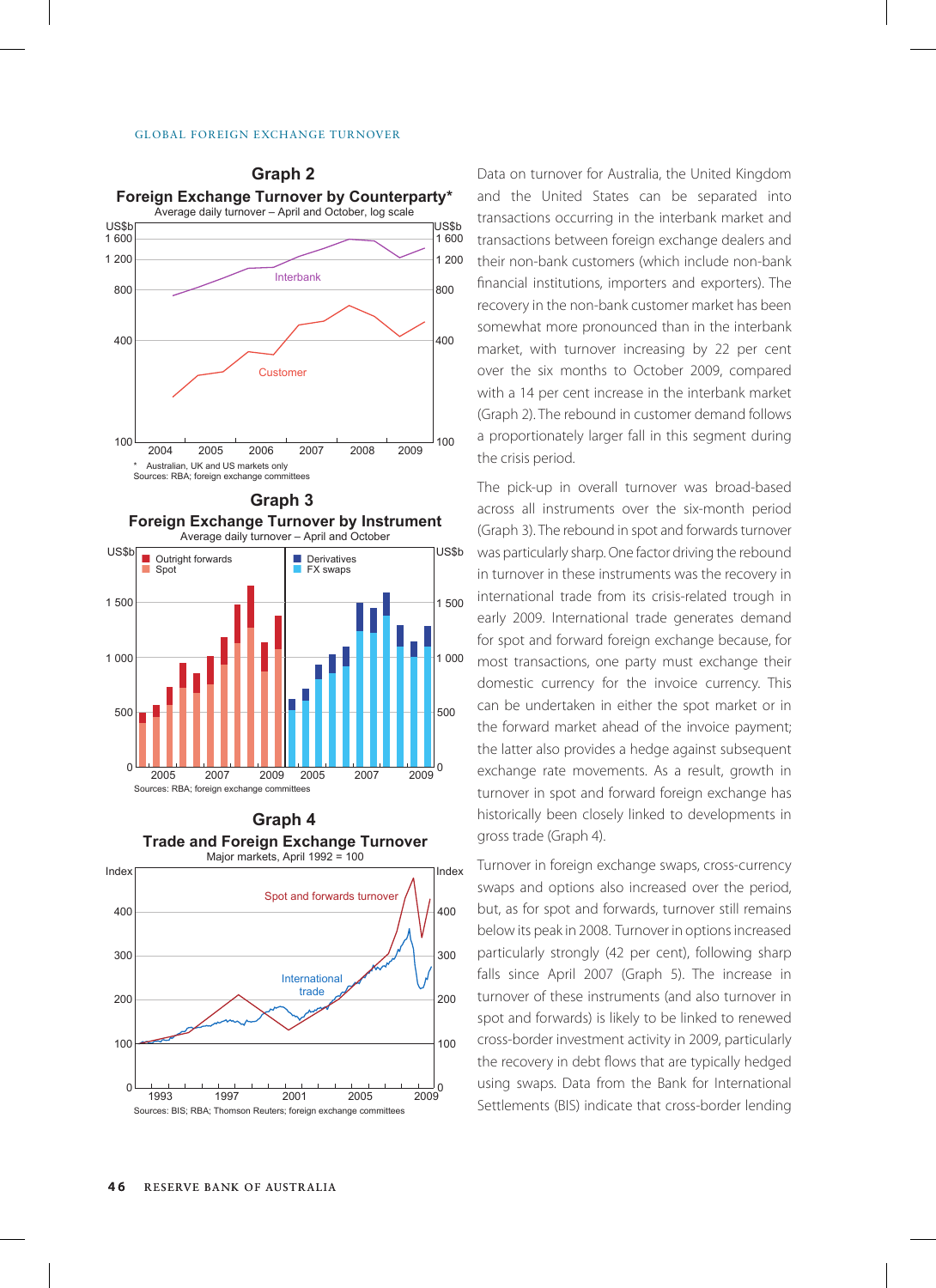#### Global Foreign Exchange turnover

by banks, which contracted substantially over 2008, picked up in the second and third quarters of 2009. Likewise, balance of payments data for major economies indicate that gross private cross-border investment flows resumed over the course of 2009, after being scaled back during the crisis period.

Consistent with the turnover data, data collected by the BIS indicate that the value of foreign exchange derivative contracts (forwards, foreign exchange swaps, cross-currency swaps and foreign exchange options) outstanding in the G10 countries and Switzerland also increased over the first half of 2009, after declining through the crisis period (Graph 6). The notional value of contracts outstanding rose by 10 per cent between December 2008 and June 2009, although it remains 22 per cent below its June 2008 peak. As for the turnover data, changes in the notional value of contracts outstanding were similar across currency pairs.

### **Australian Developments**

Over the six months to October 2009, developments in the Australian market broadly followed those in the four other markets, suggesting that the same global factors were important in driving recent developments in Australia. As in the other markets, aggregate turnover in the Australian market increased strongly, but remained well below its early 2007 peak (Graph 7). Combined spot and forwards turnover increased by 66 per cent, a somewhat sharper increase than seen in other regional markets, partly reflecting the relatively sharp pick-up in Australia's international trade in late 2009. Turnover of foreign exchange swaps in the Australian market fell over the six months to October 2009. However, consistent with renewed gross cross-border investment flows and the modest growth in turnover of foreign exchange swaps in other regional markets, recent monthly data collected by the Reserve Bank of Australia indicate that average turnover in the Australian foreign exchange swaps market has since increased modestly.<sup>2</sup> स



**Graph 6**

**Foreign Exchange Turnover and Outstandings\*** Semi-annual, notional values



**Australian Foreign Exchange Turnover**



<sup>2</sup> For a review of Australian capital flows during the financial crisis, see D'Arcy and Ossolinski (2009).